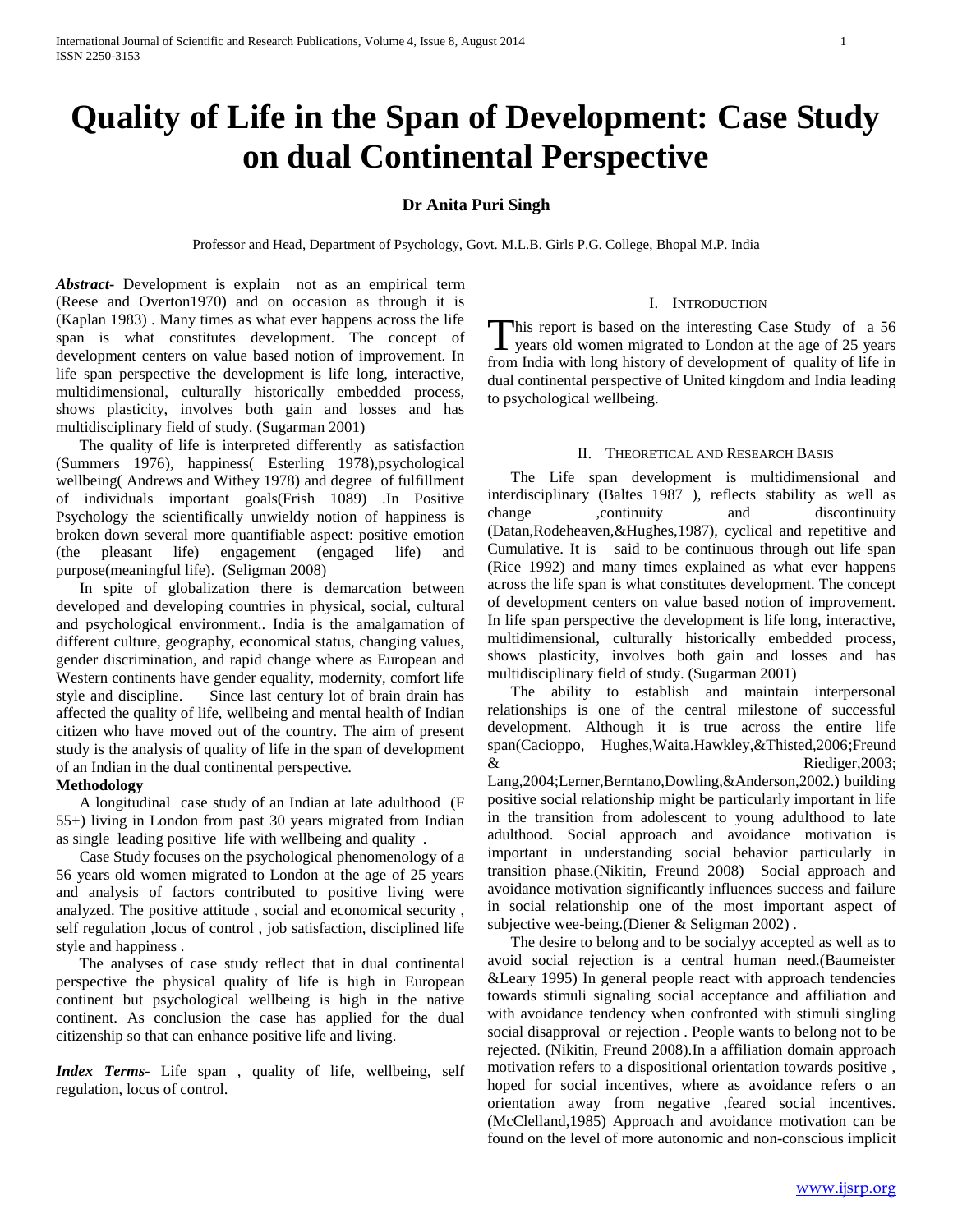motives as well as on the level of self reported, explicit motives and goals.(Ebner, Freund,& Baltes 2006; Elliot, Gable.&Mapes 2006) Approach and avoidance motivation are largely depend on each other and show differential effect on emotion, cognition, and behavior.(Davidson,1993)

 Subjective well-being is defined in terms of frequent positive affect, infrequent negative affect, and high lfe satisfaction.(Dirner, Suh, Lucas ,&Smith1999) Life circumstances and demographics, traits and dispositions, and intentional behaviors have been identified as predictors of wellbeing.(Lyubomirsky, Sheldon,&Schkade,2005.) The social approach motivation is characterized by high exposure to positive social event approach-motivation individuals might have higher well-being than those low in a pproach motivation. Elliot et al. (2006) found that approach motivation was a positive predictor of approach goals and approach goal in turn are positive predictor of subjective well-being. The association between social avoid motivation and low wellbeing seems to be mediated by a readiness to perceive such negative cues like rejection (Downey & Feldman,1996;Downey ,Freitas, Michaelis 1998) and to react more strongly to the these negative cues.(Gable,2006). In contrast recurred exposure to positive social events( Gable,2006) and frequent experience of positive affect in social situations seems to mediate the association between social approach motivation and high well-being.

 There are different approaches like objective or social approach, psychological or integrated approach for explaining quality of life. The social approach is concerned with the standard of living and achievement of societal goals. The subjective or personal perspective views quality of life as sense of being happy and satisfied with those life element are most important to person. It is highly personal includes well-being and includes some elements of self actualization, it does not include just momentary stages of happiness and shear satisfaction with one's life. Andrews and Withey (1978) have combined these approaches and concluded that assessment of human being involves the standard of living as well as the degree of excellence of individual's life style.

 "Quality of life is defined as individual's perception of their position in life in the context of cultural and value system in which their life and relation to goals, expectation, standards and concerns." (WHO QOL Group,1995)The quality of life is a holistic concept whose overt parameter changes with time ,globalization and development (a "ahistorical "concept) but covert and cognitive parameters reflect individual differences ,value ,culture and subjective perception;( a "historical" concept).The quality of life (QOL) is explained as a composite measure consisting of physical ,mental and social well-being as perceived by each individual or by group of individual that is satisfaction, gratification in the diverse area of health ,marriage ,family work, financial situation ,educational opportunity ,self esteem, creativity, belongingness and trust in others. (Monga 2005) Quality of life refers to the degree of excellence in one's life at any period of time that contribute to satisfaction and happiness of the person and benefit society. The satisfactory condition includes factors like cohesiveness ,sharing of experiences and problems ,helping attitude ,understanding, absence of physical and mental illness. The satisfying condition includes factors like sense of belongingness ,presence of positive

attitude ,subjective feeling of physical well-being, absence of unhealthy experience etc.(Verma 1986)

 In the span of development there is change in the shades of quality of life. In Indian context the QOL depends upon the parents contextual world , parental psychological or psychopathological environment and cognitive development t. In adolescent approach and avoidance motivation , peer contextual environment ,values and self esteem plays important role in wellbeing and sets tentative goals for QOL. As person develop towards early adulthood reality orientation , personal self imposed pressures , economical social –vocational contextual environment are the determinants of QOL. The middle adulthood is the most constructive ,reproductive at the same time stressful which affect quality of life.

 The late adulthood is develop pragmatic knowledge but QOL varies in reference family support and economical security. In western countries the parameters of QOL differs as family and societal norms are different. The physiological parameters may reflect high level of standardization but psychological differs in multiple context. In spite of western population is acclimatize and condition to psychosocial environment the problem of isolation , loneliness ,old age ,low self esteem and community living affects QOL. The dual continental perspective influences the QOL of individuals of developing countries.

 In spite of globalization there is demarcation between developed and developing countries in physical, social, cultural and psychological environment. India is the amalgamation of different culture, geography, economical status, changing values, gender discrimination, and rapid change where as European and Western continents have gender equality, modernity, comfort life style and discipline. Since last century lot of brain drain has affected the quality of life, wellbeing and mental health of Indian citizen who have moved out of the country. The aim of present study is the analysis of quality of life in the span of development of an Indian in the dual continental perspective.

## III. CASE PRESENTATION

 Anjali (name changed) 58 years old single women from Ponducheri of India migrated to London U.K. at age of 25 year ago .She has volunteered herself for case study. She confessed about restlessness, worry, fear of being alone and loosing confidence . She informed about her struggle starting from scratch to economical sound life in 33 years. Psychological test concluded her personality as ambivert, mild anxiety, average self-esteem and assertive behaviour pattern and rigidity. She visited a counselor for follow up .

## IV. PRESENTING COMPLAINTS

 She Confessed about subjective perspective of her life ,anxieties, depression , loneliness, value clashes , lack of opportunity sharing her thoughts with other person a feeling of emptiness and insecurity. She narrated about physical comfort in her daily living style in London in her independent house which she has constructed in the posh area of London by her saving and struggle but she constantly had feeling of emptiness (as she narrated this word time and again) feeling of isolation and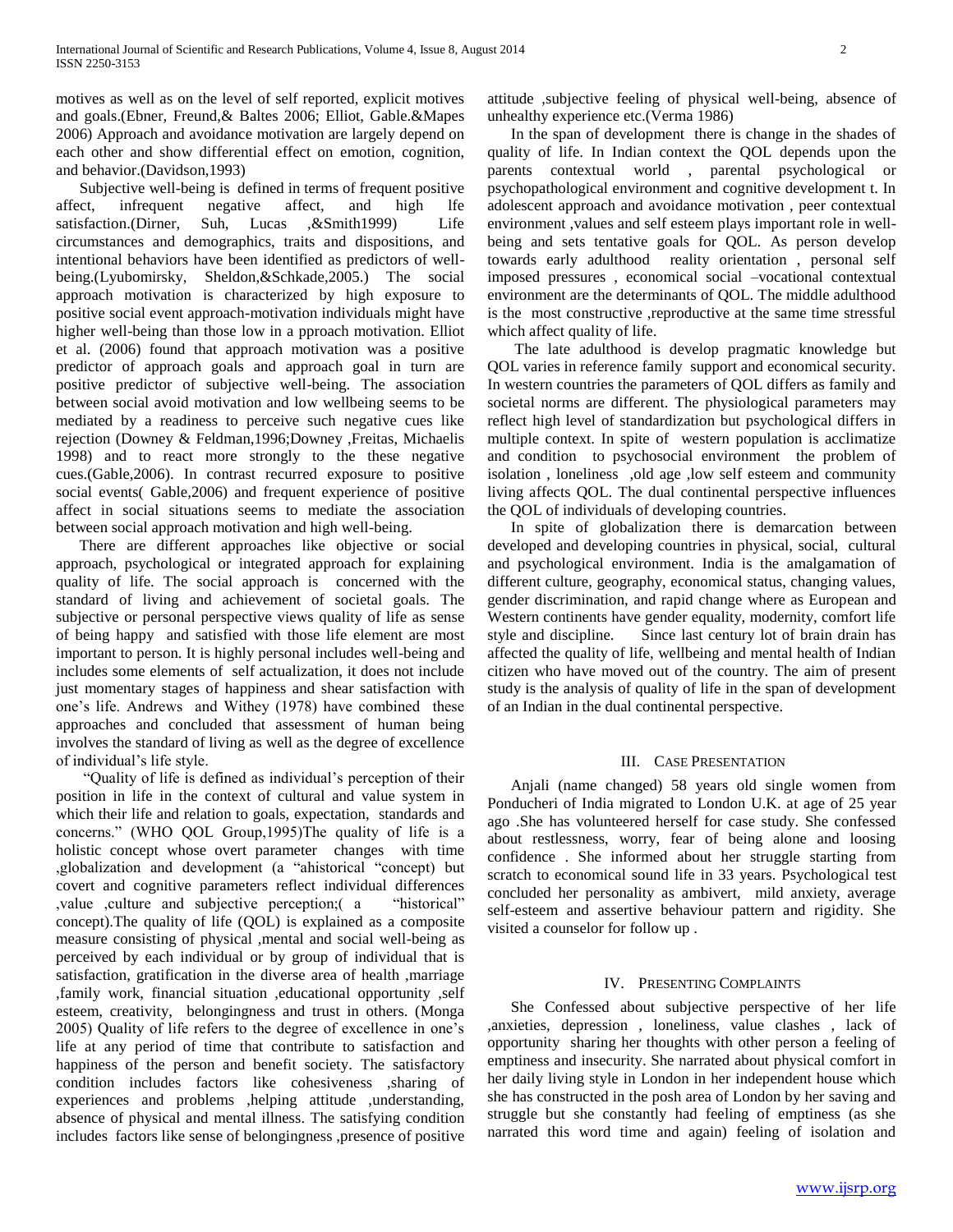concerned about her late adulthood living mode and style. After living in London for 30 years she decided to buy a flat in Mumbai for living as a substitute destination for psychological security and feeling of belongingness .

## V. HISTORY

 Anjali was aware of her problem and thus needed assistance. She was born as third child in her family had normal childhood marked with above average intelligence, more of avoidance motivational approach shifting with her parents from one city to another in India which has given opportunity to learn Bangali, Marathi and Tamil Indian state language. At Adolescent she started interacting with many foreigners who were visiting the Ashram where she was studying in Pondicheri. Very soon she picked up French and German as well as started interacting with them. She did her graduation form Delhi learned Punjabi as dialectic language. She had a disappointing love relationship and decieded to leave India with no money in hand with one reference for London. She stayed at YMCA struggled hard for survival with small multiple part time jobs and after 5 years she got a permanent job suiting her multi linguistic skills. She reported sense of satisfaction and efforts she has done to improve her quality of life focusing more on biological motives food ,shelter and safety as per Maslows primary biological needs. With her hard saving she bought an apartment and after focusing on physiological security she worked on social affiliation made few friends but could not last her relationship because of cultural and value systems. She could not maintained her good relationship with her sibling in pretest to their high financial expectation and favors . She was involved in her career which has given her more satisfaction than social affiliation but with due course she was loosing competencies like adjustment . With her more saving and hard core work dedication she moved in to her own independent house in London which was her long time dream goal and lead her to great amount of satisfaction and feeling of well-being. She was happy in her cocoon with tremendous amount of job satisfaction. As she started moving towards her middle adulthood she started developing sense of insecurity, fear of being alone and worried about her late adulthood. She became rigid self centered and emotionally flat.

### VI. ASSESSMENT

 Due to avoidance motivational pattern , and struggle for survival and different value system ,ageing ,feeling of isolation and insecurity of being alone affected her QOL. She has not developed any nuerotism or mental illness but some deviation in personality pattern were observed but as she has not visited Psychiatrist she was not labeled with personality disorder .As reported her family history doesn't indicate any mental disorder but reflected inability to maintain long term relationship. She was going through a transition where she had to make decision regarding herself in the stressful and subjectively perceived environment of developed continental . She was physically fit ,strong and healthy due to healthy food habits ,disciplined life style and healthy environment but psychological aspect of quality of life were missed out.

## VII. CASE CONCEPTUALIZATION

 The psychological subjective perspective of QOL of Anjali was affecting her mental health. The persistent thoughts were affecting her cognitive aspect with negativities ,insecurity and low self esteem . She was in the dilemma of dual continental value and QOL parameter after living in London for 30 years and took decision of buying a house in Mumbai India her home country . She has made few friends but feels very secured as she has neighbors who have all the time talking to her ,sharing her feeling and experience ,have feeling of subjective well-being in terms of frequent positive affect, infrequent negative affect, and high life satisfaction.(Dirner, Suh, Lucas ,&Smith1999) Now She lives six months in India and six months in U.K. narrates Quality of life in reference to the degree of excellence in her life at this period of time that is contributing satisfaction and happiness to her.. The satisfactory condition includes factors like cohesiveness ,sharing of experiences and problems ,helping attitude ,understanding, absence of physical and mental illness. The satisfying condition includes factors like sense of belongingness ,presence of positive attitude ,subjective feeling of physical wellbeing, absence of unhealthy experience etc.(Verma 1986)

## VIII. COUNSELING

 Anjali was given 6 session of cognitive counseling and responded positively. She was punctual ,showed enthusiasm for developing cognitive skills and changing historical schemas. On sixth session she was satisfied with quality of life and came for follow up.

# IX. FOLLOW UP

 Anjali came for one follow up then went to London and her mails indicate that now she is leading satisfying life with the best of both the continents. .

### X. RECOMMENDATIONS

 The quality of life is a most important determinant of mental and physical health.

 The counseling should be the integral part of individuals who reside in dual or multiple continent for wellbeing and positive life

#### ACKNOWLEDGE

 I am thankful to my Clint who permit me to publish her case study .

#### **REFERENCES**

[1] Andrews.A and Withey.B. (1978).Quality of life assessment scale:A Psychological Perspective ,Indian Journal of Psychometry and Education. 25(1)1-18